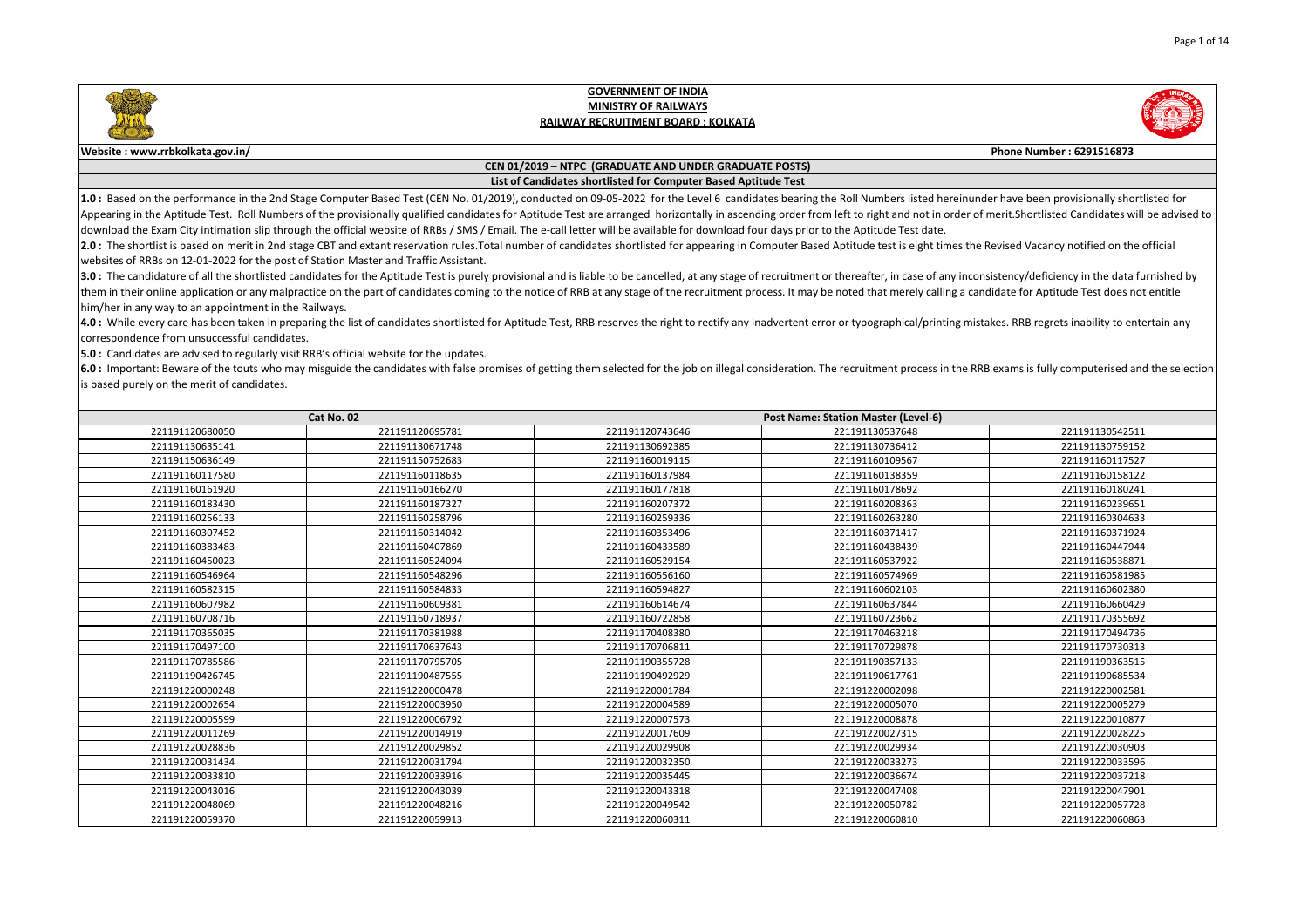

**Website : www.rrbkolkata.gov.in/**

# **GOVERNMENT OF INDIA MINISTRY OF RAILWAYSRAILWAY RECRUITMENT BOARD : KOLKATA**



**Phone Number : 6291516873**

### **CEN 01/2019 – NTPC (GRADUATE AND UNDER GRADUATE POSTS)**2211912200615899 221191220061766 221191220066005 221191220066761 221191220067045 2211912200676444 221191220068870 221191220068874 221191220074541 221191220075185 221191220075337 <sup>221191220075865</sup> <sup>221191220076174</sup> <sup>221191220076754</sup> <sup>221191220077391</sup> 2211912200787722 221191220083189 221191220090873 221191220092107 221191220095590 2211912201017111 221191220101794 221191220102153 221191220102365 221191220107333 2211912201089599 221191220109378 221191220110003 221191220110034 221191220112857 221191220113177 <sup>221191220113227</sup> <sup>221191220113974</sup> <sup>221191220115929</sup> <sup>221191220118882</sup> 221191220122935 <sup>221191220123316</sup> <sup>221191220124170</sup> <sup>221191220127331</sup> <sup>221191220128133</sup> 2211912201288322 221191220131035 221191220132156 221191220133152<br> 221191220131035 221191220132156 221191220133152 2211912201370899 221191220137444 221191220138761 221191220139146 221191220140503 221191220140948 <sup>221191220146883</sup> <sup>221191220147145</sup> <sup>221191220147767</sup> <sup>221191220147873</sup> 221191220148457 <sup>221191220148667</sup> <sup>221191220149495</sup> <sup>221191220149960</sup> <sup>221191220156174</sup> 2211912201569344 221191220157692 221191220159363 221191220159613 221191220161222 221191220161798 <sup>221191220167383</sup> <sup>221191220169583</sup> <sup>221191220177985</sup> <sup>221191220178420</sup> 2211912201800844 221191220182178 221191220184515 221191220185541 221191220191453 <sup>221191220194146</sup> <sup>221191220195482</sup> <sup>221191220196747</sup> <sup>221191220201519</sup> 2211912202057688 221191220209805 221191220209893 221191220293849 221191220299444 2211912203054233 221191220308481 221191220323139 221191220324556 221191220325599 2211912203279111 221191220330831 221191220330986 221191220334219 221191220345156 221191220346364 <sup>221191220348569</sup> <sup>221191220349517</sup> <sup>221191220350133</sup> <sup>221191220352212</sup> 221191220358715 <sup>221191220361021</sup> <sup>221191220374887</sup> <sup>221191220379762</sup> <sup>221191220388346</sup> 2211912203885355 221191220394007 221191220397930 221191220398300 221191220398503 221191220402067 <sup>221191220404291</sup> <sup>221191220404399</sup> <sup>221191220405809</sup> <sup>221191220408556</sup> 221191220411096 <sup>221191220412280</sup> <sup>221191220414377</sup> <sup>221191220417404</sup> <sup>221191220422484</sup> 2211912204255400 221191220426372 221191220433561 221191220433831 221191220440207 221191220442585 <sup>221191220450024</sup> <sup>221191220451915</sup> <sup>221191220453751</sup> <sup>221191220457200</sup> 2211912204666333 221191220470258 221191220473133 221191220475253 221191220478349 2211912204784999 221191220484442 221191220485844 221191220486095 221191220486398 221191220487031 <sup>221191220494576</sup> <sup>221191220497136</sup> <sup>221191220506550</sup> <sup>221191220524183</sup> 2211912205363300 221191220553067 2211912205661443 2211912205664901 221191220586046 2211912205864611 221191220613227 221191220613356 221191220614819 221191220615033 2211912206211122 221191220623242 221191220625897 221191220627288 221191220627623 2211912206298822 221191220636375 221191220636474 221191220638343 221191220638778 2211912206388011 221191220641351 221191220643666 221191220646096 221191220646559 2211912206466277 221191220646814 221191220647201 221191220652580 221191220656075 221191220656878 <sup>221191220657310</sup> <sup>221191220658708</sup> <sup>221191220660451</sup> <sup>221191220660488</sup> 2211912206612522 221191220663675 221191220666180 221191220668950 221191220670552 2211912206732333 221191220673243 221191220675444 221191220679669 221191220686964 2211912206889144 221191220689332 221191220692733 221191220696673 221191220700385 221191220701504 <sup>221191220703438</sup> <sup>221191220703609</sup> <sup>221191220703998</sup> <sup>221191220705454</sup> 2211912207331122 221191220734779 221191230001402 221191230021033 221191230021875 2211912300308399 221191230036532 221191230194378 221191230202068 221191230203564 221191230207308 <sup>221191230212730</sup> <sup>221191230214355</sup> <sup>221191230220648</sup> <sup>221191230221446</sup> 221191230226128 <sup>221191230293456</sup> <sup>221191230303477</sup> <sup>221191230317360</sup> <sup>221191230328258</sup> 2211912303327133 221191230390999 221191230398069 221191230411163 221191230414775 2211912304217000 221191230427030 221191230452770 221191230454759 221191230456504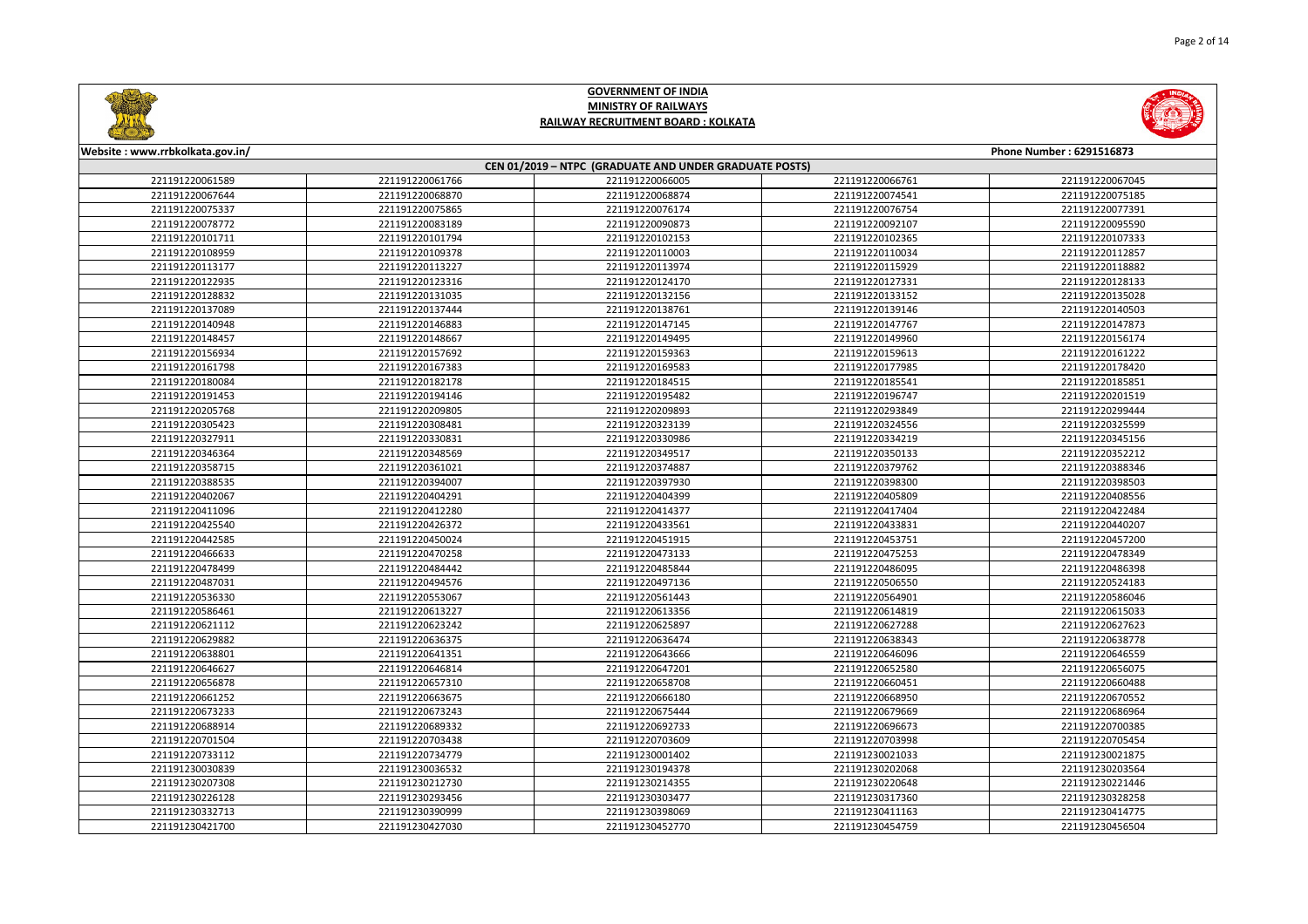





**Website : www.rrbkolkata.gov.in/**

221191230466156

221191230797903

221191250251761

221191250480543

221191250794468

221191260097580

221191260196763

221191260236344

221191260297508

221191260304393

221191260334957

221191260375895

221191260392382

221191260414769

221191260444929

221191260477090

221191260803905

221191270064473

221191270201144

221191270234917

221191270334898

221191310023988

221191310228221

221191310365833



Page 3 of 14

**GOVERNMENT OF INDIAMINISTRY OF RAILWAYS**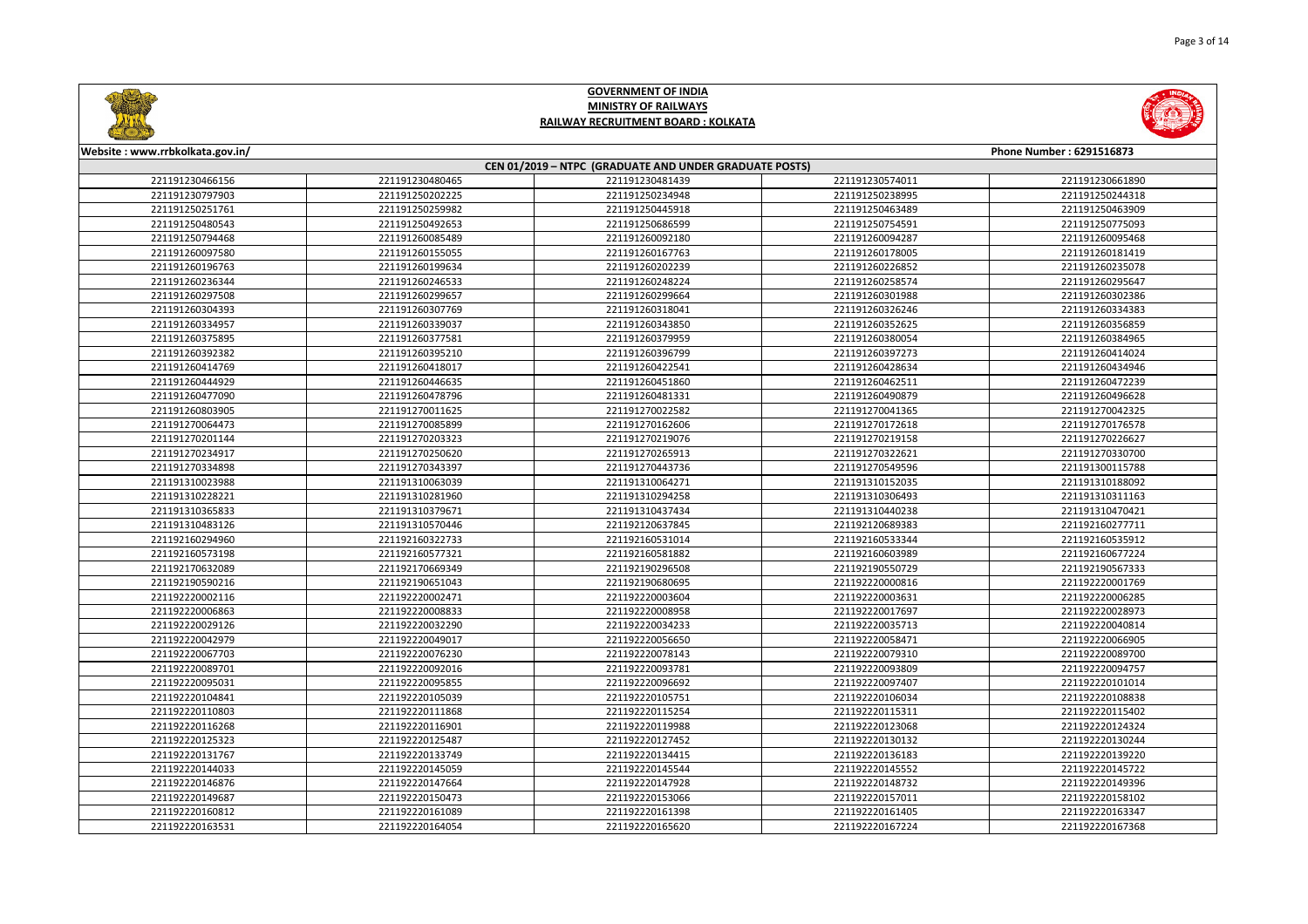

7 221192270387751 221192270424805 221192270428536 221192270433757

<sup>221192310024104</sup> <sup>221192310040875</sup> <sup>221192310424196</sup> <sup>221192310481148</sup>

<sup>221193120296034</sup> <sup>221193120296045</sup> <sup>221193120296108</sup> <sup>221193120298944</sup>

<sup>221193120305823</sup> <sup>221193120306043</sup> <sup>221193120310831</sup> <sup>221193120310853</sup>

0 221193120317727 221193120318849 221193120328629 221193120328692

221192270355787

221192270729912

221193120290713

221193120303645

221193120315440

**GOVERNMENT OF INDIA**

Page 4 of 14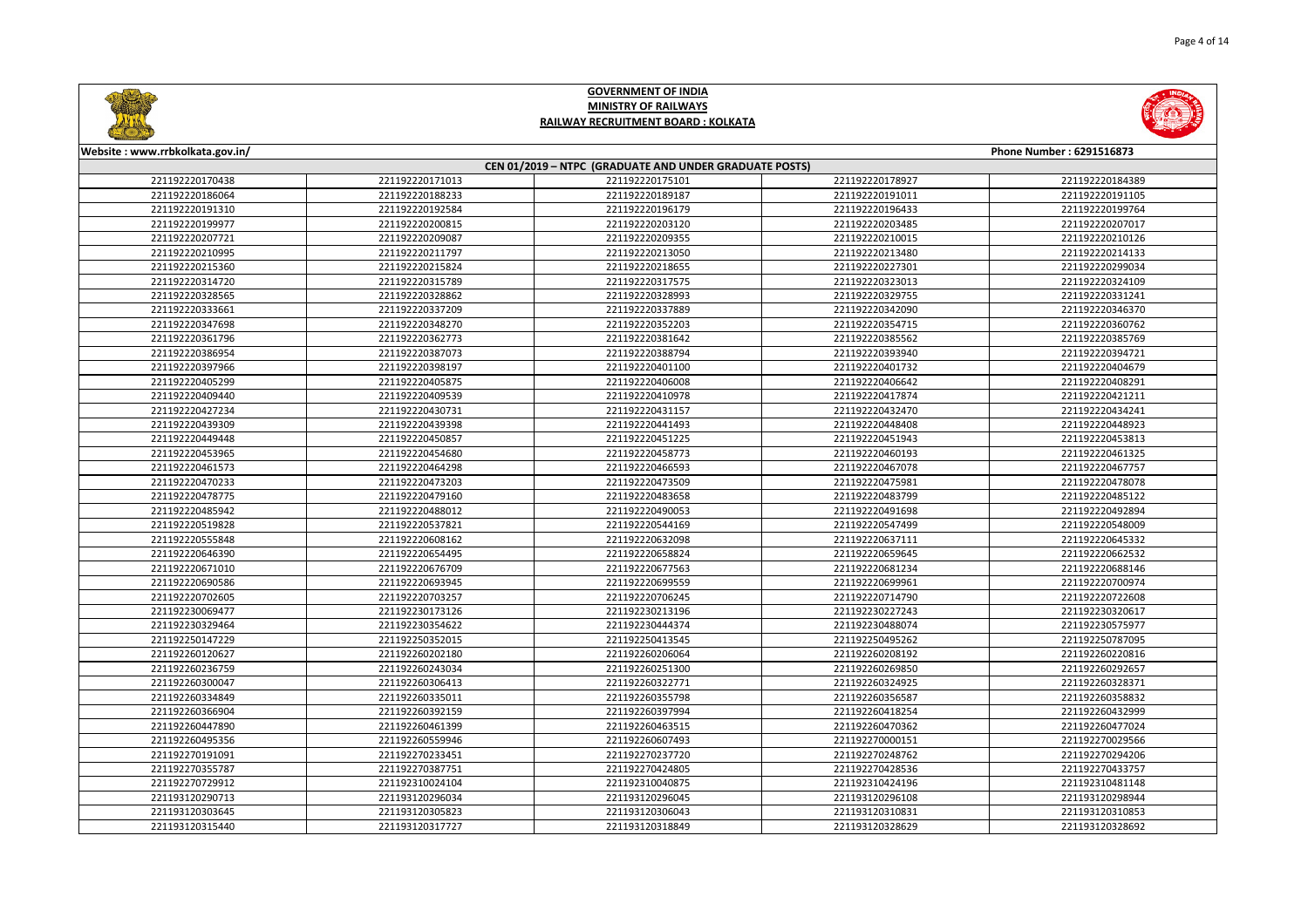

**Website : www.rrbkolkata.gov.in/**

| 221193120332224 | 221193120340146 | 221193120340181 | 221193120347199 | 221193120350276 |
|-----------------|-----------------|-----------------|-----------------|-----------------|
| 221193120356084 | 221193120356624 | 221193120357710 | 221193120367499 | 221193120367827 |
| 221193120368629 | 221193120369355 | 221193120370208 | 221193120375511 | 221193120376086 |
| 221193120376087 | 221193120376092 | 221193120376098 | 221193120376692 | 221193120378082 |
| 221193120378085 | 221193120382700 | 221193120389683 | 221193120391346 | 221193120401894 |
| 221193120406512 | 221193120407893 | 221193120409683 | 221193120410924 | 221193120416203 |
| 221193120417495 | 221193120417922 | 221193120419690 | 221193120421733 | 221193120423169 |
| 221193120427790 | 221193120429469 | 221193120430829 | 221193120440718 | 221193120446078 |
| 221193120447562 | 221193120447757 | 221193120450584 | 221193120452114 | 221193120457349 |
| 221193120463539 | 221193120465967 | 221193120474277 | 221193120475259 | 221193120475265 |
| 221193120475961 | 221193120476274 | 221193120476835 | 221193120482122 | 221193120482266 |
| 221193120483129 | 221193120488008 | 221193120498332 | 221193120498488 | 221193120513318 |
| 221193120520729 | 221193120522652 | 221193120524787 | 221193120535332 | 221193120555570 |
| 221193120557193 | 221193120572088 | 221193120590184 | 221193120620494 | 221193120630301 |
| 221193120634201 | 221193120660533 | 221193120663155 | 221193120672821 | 221193120672896 |
| 221193120673213 | 221193120681693 | 221193120695376 | 221193120712890 | 221193130639216 |
| 221193150697945 | 221193160091777 | 221193160124656 | 221193160180153 | 221193160180778 |
| 221193160224924 | 221193160230642 | 221193160257755 | 221193160266314 | 221193160319031 |
| 221193160336866 | 221193160400133 | 221193160407057 | 221193170041477 | 221193170074051 |
| 221193170293819 | 221193170306041 | 221193170328681 | 221193170470685 | 221193190302594 |
| 221193190302599 | 221193190345996 | 221193190355921 | 221193190356018 | 221193190363668 |
| 221193190382513 | 221193190395949 | 221193190398680 | 221193190416244 | 221193190457261 |
| 221193190465715 | 221193190485760 | 221193190497184 | 221193220010773 | 221193220015103 |
| 221193220092735 | 221193220113446 | 221193220124752 | 221193220142784 | 221193220162165 |
| 221193220169852 | 221193220186771 | 221193220188049 | 221193220288664 | 221193220291766 |
| 221193220292063 | 221193220293830 | 221193220306960 | 221193220309753 | 221193220344830 |
| 221193220399549 | 221193220426026 | 221193220436149 | 221193220458741 | 221193220459642 |
| 221193220488523 | 221193220655856 | 221193230188770 | 221193230362164 | 221193230461323 |
| 221193240051933 | 221193250319521 | 221193250325772 | 221193250431415 | 221193260231623 |
| 221193260239239 | 221193260297409 | 221193260302299 | 221193260302358 | 221193260306619 |
| 221193260326392 | 221193260330712 | 221193260341286 | 221193260355539 | 221193260355943 |
| 221193260392105 | 221193260398572 | 221193260412635 | 221193260419381 | 221193260419708 |
| 221193260426263 | 221193260428635 | 221193260430581 | 221193270016478 | 221193270019352 |
| 221193270020099 | 221193270021504 | 221193270031585 | 221193270072617 | 221193270108186 |
| 221193270154704 | 221193270155944 | 221193270202480 | 221193270223778 | 221193270226490 |
| 221193270228217 | 221193270233314 | 221193270236234 | 221193270246102 | 221193270254091 |
| 221193270266939 | 221193270287450 | 221193270301506 | 221193270321541 | 221193270326900 |
| 221193270365943 | 221193270368709 | 221193270390718 | 221193270428175 | 221193270468550 |
| 221193310185590 | 221193310204651 | 221193310296253 | 221194110672718 | 221194120549818 |
| 221194120581291 | 221194120582943 | 221194120599304 | 221194120604125 | 221194120631235 |
| 221194120680925 | 221194120693418 | 221194120695454 | 221194120711158 | 221194130511785 |
| 221194130539702 | 221194130541544 | 221194130669809 | 221194130730265 | 221194130732855 |
| 221194130737394 | 221194130737492 | 221194130737895 | 221194130738422 | 221194130741833 |
| 221194130743791 | 221194130745788 | 221194130749995 | 221194130755607 | 221194130758563 |
| 221194130762749 | 221194130763282 | 221194130764032 | 221194130767034 | 221194130787567 |
| 221194130789487 | 221194130793398 | 221194130801170 | 221194130802669 | 221194130807681 |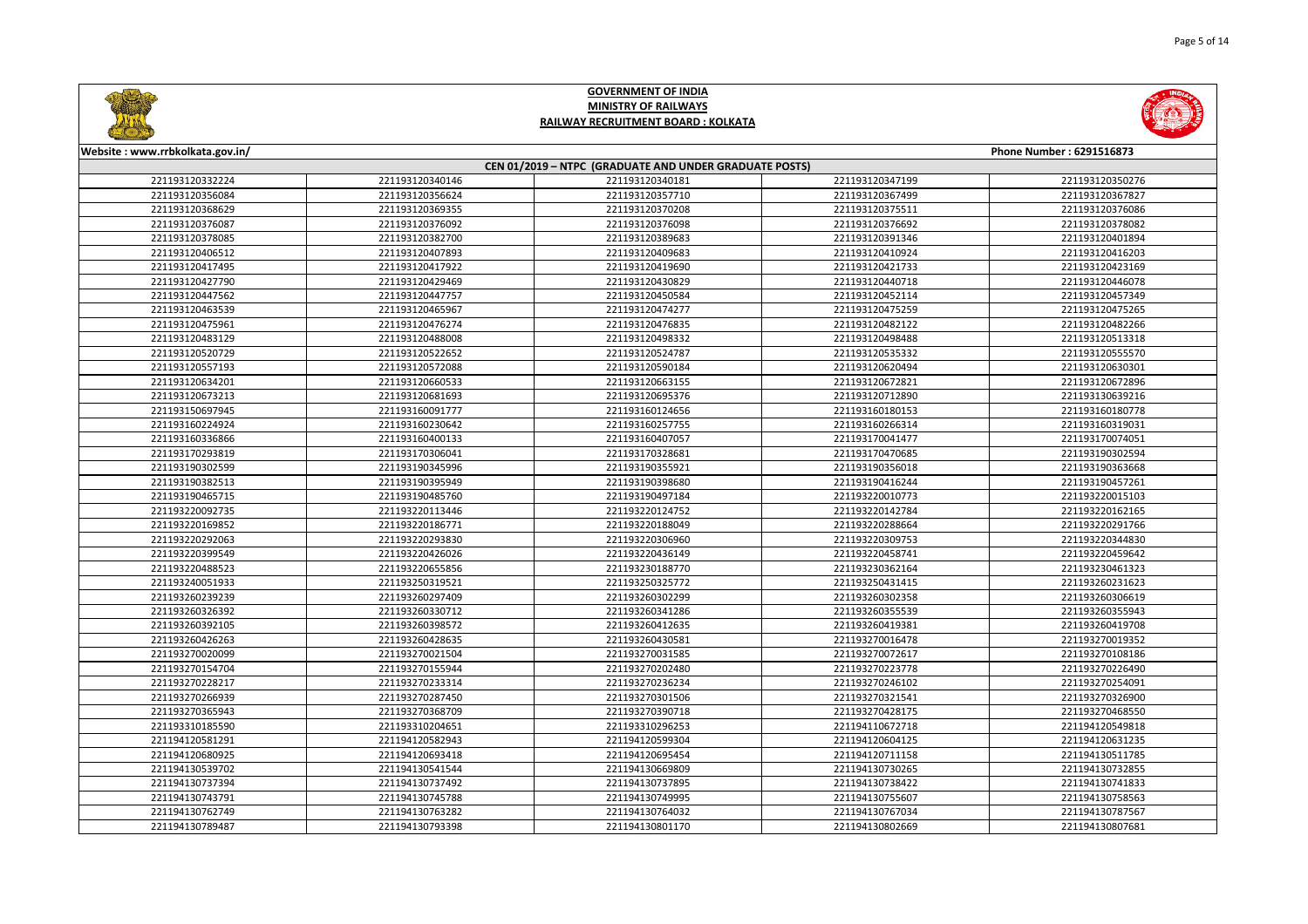

<sup>221194220008271</sup> <sup>221194220008690</sup> <sup>221194220011377</sup> <sup>221194220013014</sup>



221194220008015



**GOVERNMENT OF INDIA MINISTRY OF RAILWAYSRAILWAY RECRUITMENT BOARD : KOLKATA**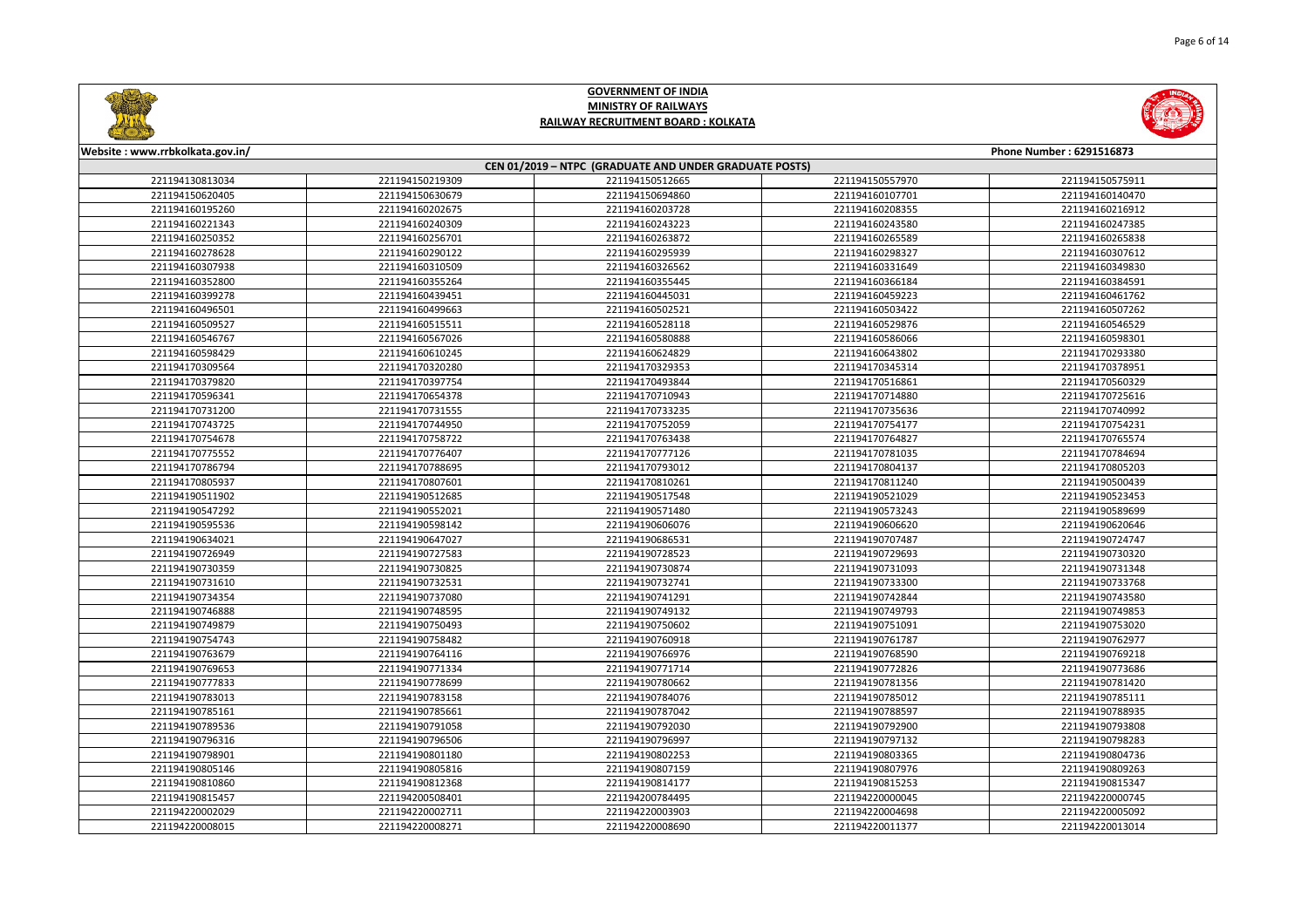

2 221194220329911 221194220331012 221194220331358 221194220331662

<sup>221194220333626</sup> <sup>221194220335539</sup> <sup>221194220339626</sup> <sup>221194220341932</sup>

8 221194220342522 221194220342581 221194220343727 221194220344413

<sup>221194220346736</sup> <sup>221194220349039</sup> <sup>221194220351929</sup> <sup>221194220352163</sup>

<sup>221194220353495</sup> <sup>221194220357448</sup> <sup>221194220359702</sup> <sup>221194220360966</sup>

4 221194220362434 221194220362470 221194220363691 221194220368930



221194220328802

221194220332078

221194220341988

221194220345213

221194220352293



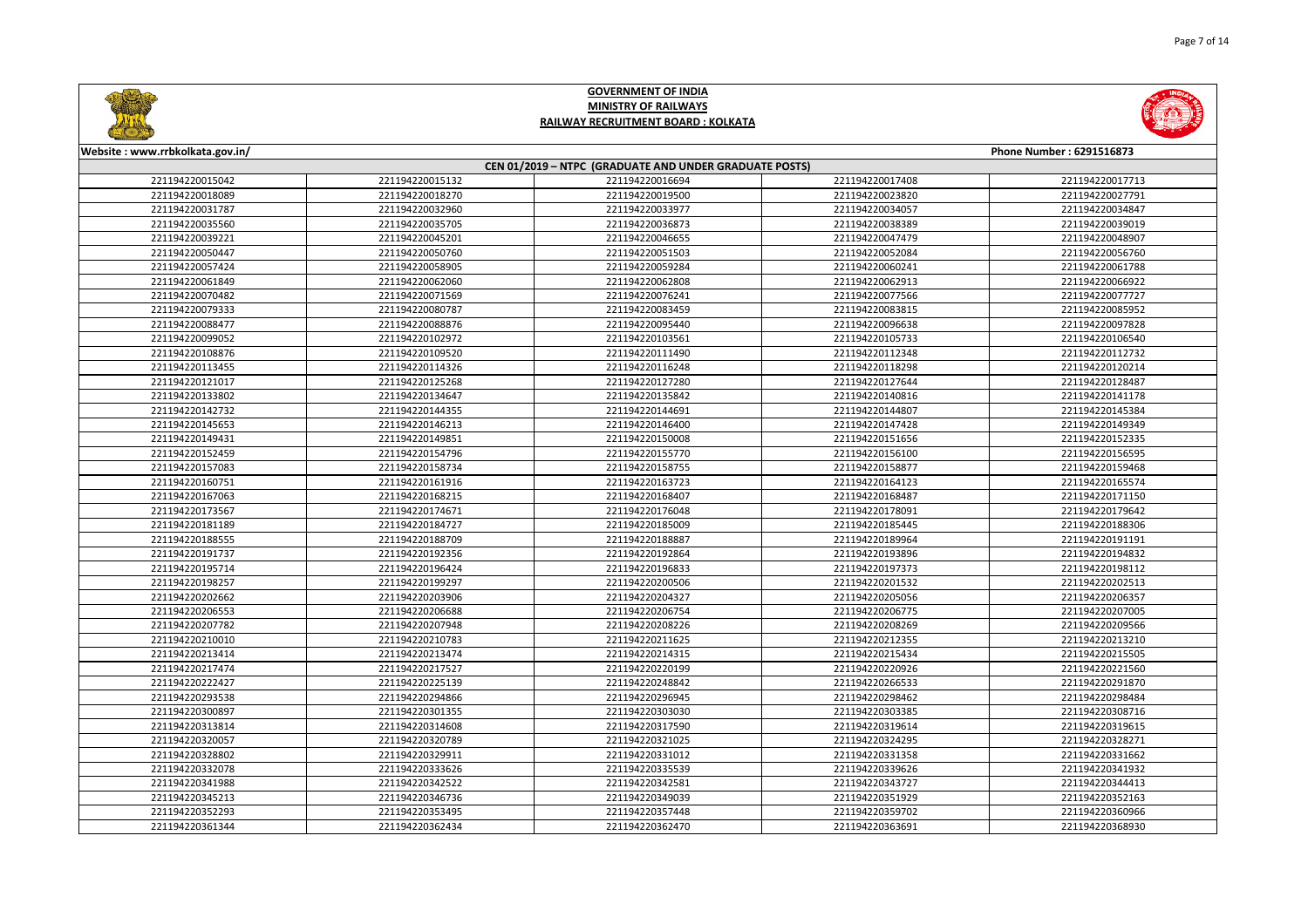

0 221194230479356 221194230484177 221194230493670 221194230539813

4 221194230562973 221194230577135 221194230583134 2211942306601255



221194230473930



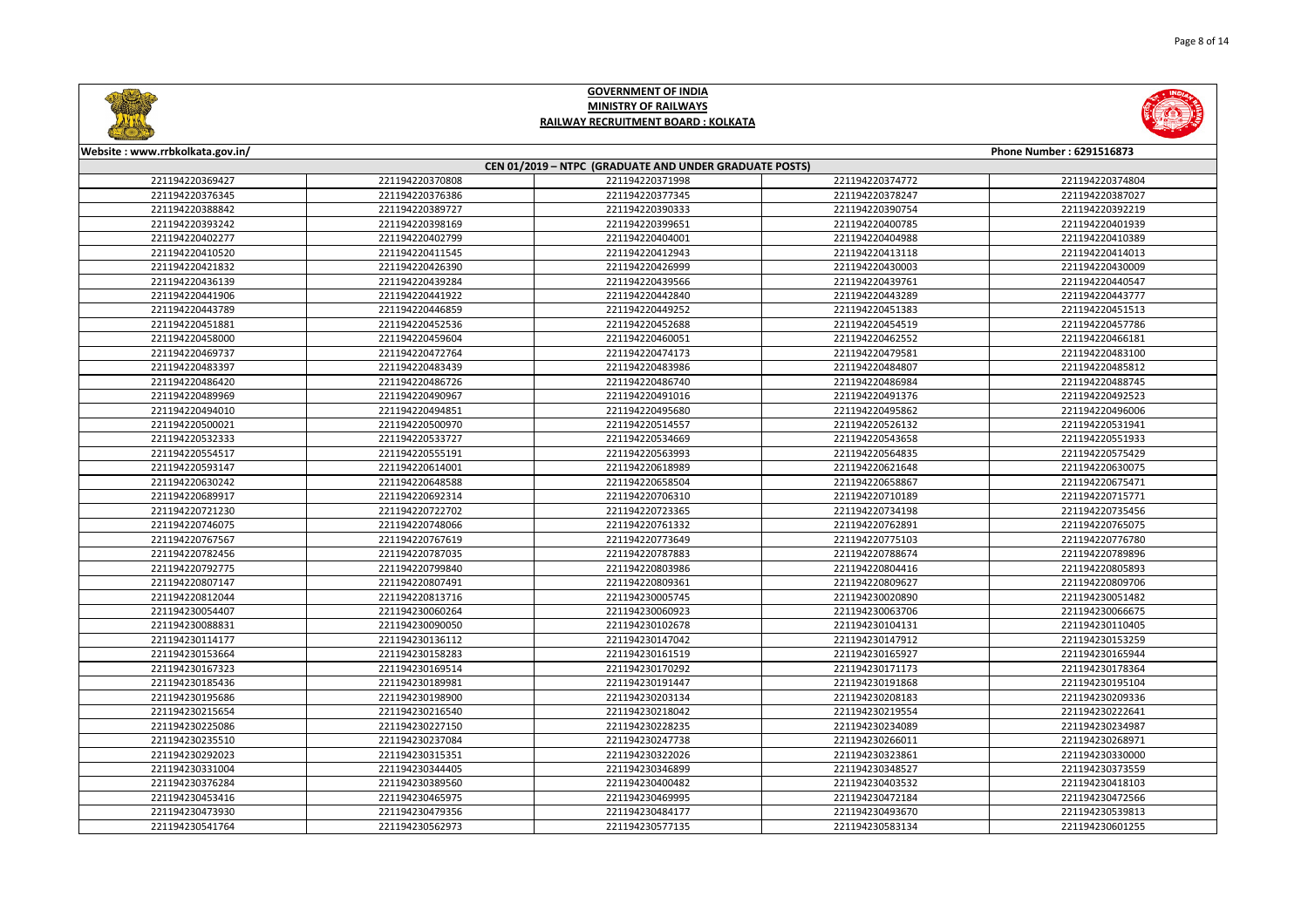

<sup>221194260247638</sup> <sup>221194260247828</sup> <sup>221194260248485</sup> <sup>221194260248734</sup>

0 221194260248873 221194260248963 221194260249132 221194260249701





221194260246821

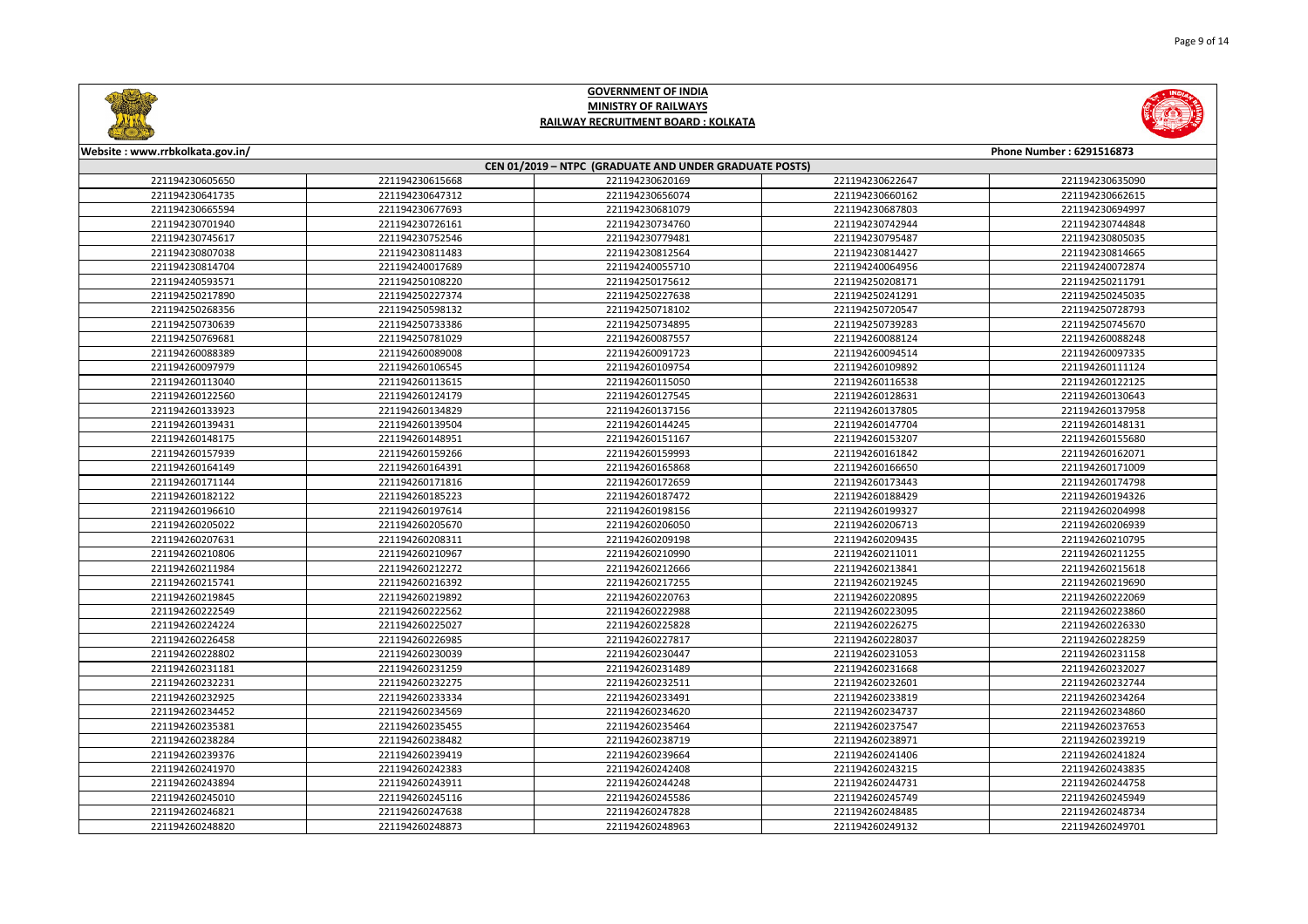

4 221194270054439 221194270054644 221194270054754 221194270055174

6 221194270062431 221194270063042 221194270063212

<sup>221194270064253</sup> <sup>221194270064349</sup> <sup>221194270072878</sup> <sup>221194270073293</sup>

221194270054294

221194270055616

221194270063974



# **GOVERNMENT OF INDIA MINISTRY OF RAILWAYSRAILWAY RECRUITMENT BOARD : KOLKATA**

Page 10 of 14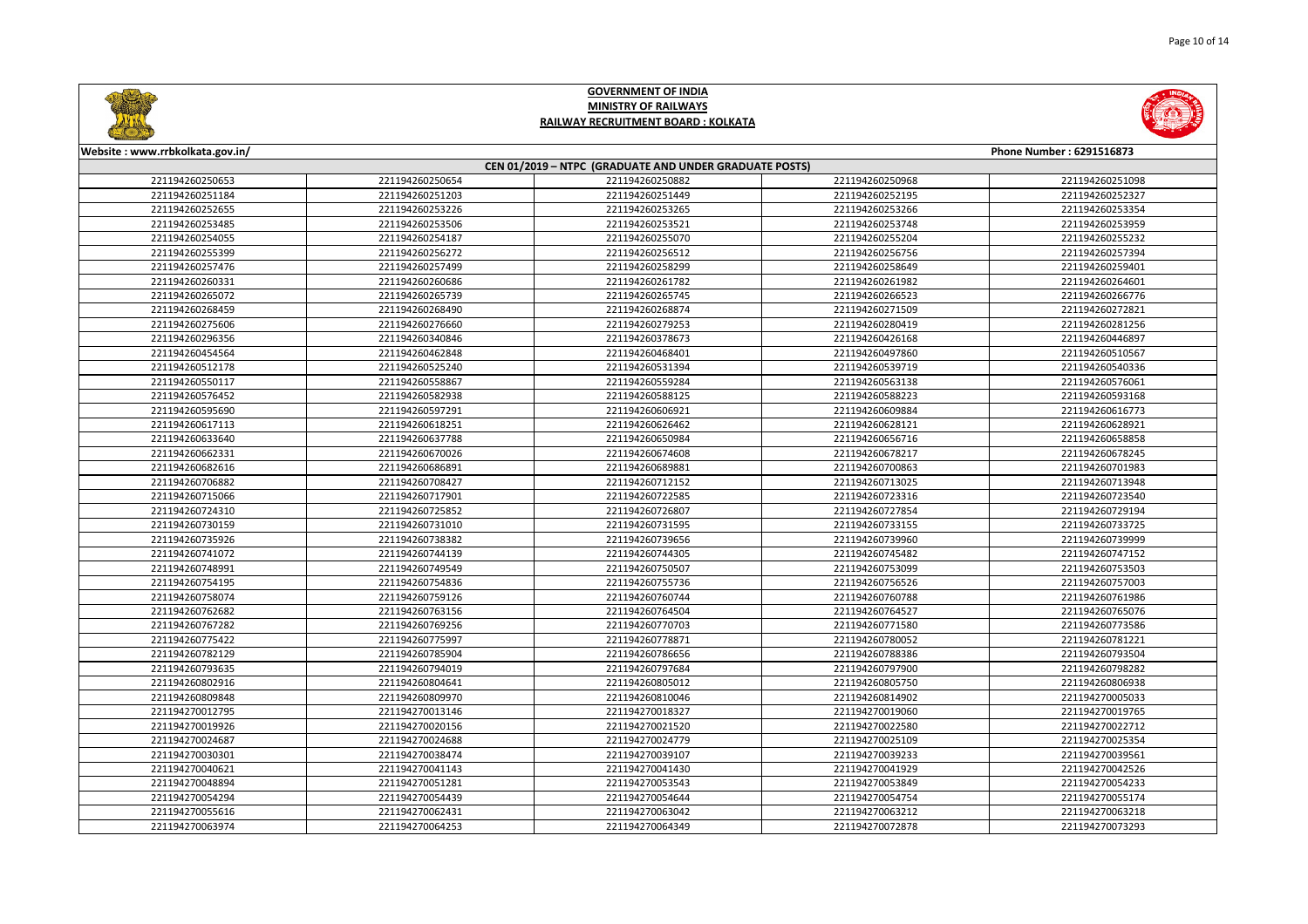| $(1 - (1) + 1)$                                        |                 |                 |                 |                          |  |
|--------------------------------------------------------|-----------------|-----------------|-----------------|--------------------------|--|
| Website: www.rrbkolkata.gov.in/                        |                 |                 |                 | Phone Number: 6291516873 |  |
| CEN 01/2019 - NTPC (GRADUATE AND UNDER GRADUATE POSTS) |                 |                 |                 |                          |  |
| 221194270073333                                        | 221194270073686 | 221194270073716 | 221194270073800 | 221194270073986          |  |
| 221194270079578                                        | 221194270081721 | 221194270082088 | 221194270087842 | 221194270091390          |  |
| 221194270092498                                        | 221194270092853 | 221194270095296 | 221194270102774 | 221194270107207          |  |
| 221194270111317                                        | 221194270144767 | 221194270155957 | 221194270196848 | 221194270198643          |  |
| 221194270200494                                        | 221194270204575 | 221194270206073 | 221194270219067 | 221194270227047          |  |
| 221194270227098                                        | 221194270229488 | 221194270231539 | 221194270232140 | 221194270232262          |  |
| 221194270232570                                        | 221194270233753 | 221194270234128 | 221194270235684 | 221194270235840          |  |
| 221194270238472                                        | 221194270239126 | 221194270241637 | 221194270242673 | 221194270243104          |  |
| 221194270245537                                        | 221194270246199 | 221194270249057 | 221194270250861 | 221194270254801          |  |
| 221194270254874                                        | 221194270258901 | 221194270262814 | 221194270262862 | 221194270264751          |  |
| 221194270267456                                        | 221194270273808 | 221194270274323 | 221194270274580 | 221194270277005          |  |
| 221194270278892                                        | 221194270283806 | 221194270296485 | 221194270304370 | 221194270307110          |  |
| 221194270307991                                        | 221194270311262 | 221194270334338 | 221194270358297 | 221194270372732          |  |
| 221194270381576                                        | 221194270381887 | 221194270393590 | 221194270395357 | 221194270410006          |  |
| 221194270432185                                        | 221194270450143 | 221194270450467 | 221194270451911 | 221194270452547          |  |
| 221194270457305                                        | 221194270477870 | 221194270477907 | 221194270493564 | 221194270519981          |  |
| 221194270533401                                        | 221194270542207 | 221194270559795 | 221194270567604 | 221194270573550          |  |
| 221194270581778                                        | 221194270610502 | 221194270617817 | 221194270630879 | 221194270637027          |  |
| 221194270643198                                        | 221194270643199 | 221194270643942 | 221194270647555 | 221194270649329          |  |
| 221194270649476                                        | 221194270651454 | 221194270651601 | 221194270654252 | 221194270657514          |  |
| 221194270658225                                        | 221194270665243 | 221194270668706 | 221194270669020 | 221194270669890          |  |
| 221194270680621                                        | 221194270681339 | 221194270691363 | 221194270693327 | 221194270694303          |  |
| 221194270699207                                        | 221194270703945 | 221194270725945 | 221194270728777 | 221194270730061          |  |
| 221194270730955                                        | 221194270732352 | 221194270734219 | 221194270735111 | 221194270736997          |  |
| 221194270737036                                        | 221194270740274 | 221194270741870 | 221194270742146 | 221194270742793          |  |
| 221194270743012                                        | 221194270744552 | 221194270745168 | 221194270745751 | 221194270748817          |  |
| 221194270748844                                        | 221194270751304 | 221194270751680 | 221194270753163 | 221194270756024          |  |
| 221194270761181                                        | 221194270762098 | 221194270762737 | 221194270765083 | 221194270765432          |  |
| 221194270769398                                        | 221194270770036 | 221194270770919 | 221194270770971 | 221194270771057          |  |
| 221194270772662                                        | 221194270777703 | 221194270778107 | 221194270779527 | 221194270779738          |  |
| 221194270780074                                        | 221194270783743 | 221194270787502 | 221194270788991 | 221194270792563          |  |
| 221194270794945                                        | 221194270807838 | 221194270814180 | 221194270815171 | 221194280038889          |  |
| 221194280070904                                        | 221194280339922 | 221194300082447 | 221194310018920 | 221194310036166          |  |
| 221194310042319                                        | 221194310072479 | 221194310141448 | 221194310235656 | 221194310235822          |  |
| 221194310237365                                        | 221194310238119 | 221194310247835 | 221194310255566 | 221194310258637          |  |
| 221194310265482                                        | 221194310284679 | 221194310291494 | 221194310312896 | 221194310464614          |  |
| 221194310484876                                        | 221194310744673 | 221194310746203 | 221194310774559 | 221194310804876          |  |
| 221195120319431                                        | 221195120328680 | 221195120330254 | 221195120333213 | 221195120333369          |  |
| 221195120362390                                        | 221195120397561 | 221195120457225 | 221195120457233 | 221195120471389          |  |
| 221195130325881                                        | 221195130373124 | 221195130373983 | 221195130383709 | 221195150323582          |  |
| 221195160021356                                        | 221195160025080 | 221195160025254 | 221195160026285 | 221195160041059          |  |
| 221195160041627                                        | 221195160042305 | 221195160055302 | 221195160074039 | 221195160157090          |  |

4 221195160177754 221195160192611 221195160201857 221195160204139

0 221195160215152 221195160216007 221195160217098 221195160220037

8 221195160228449 221195160241649 221195160254473 221195160268860

4 221195160358989 221195160372975 221195160415251 221195160451322



221195160159624

221195160209270

221195160227198

221195160322474





Ø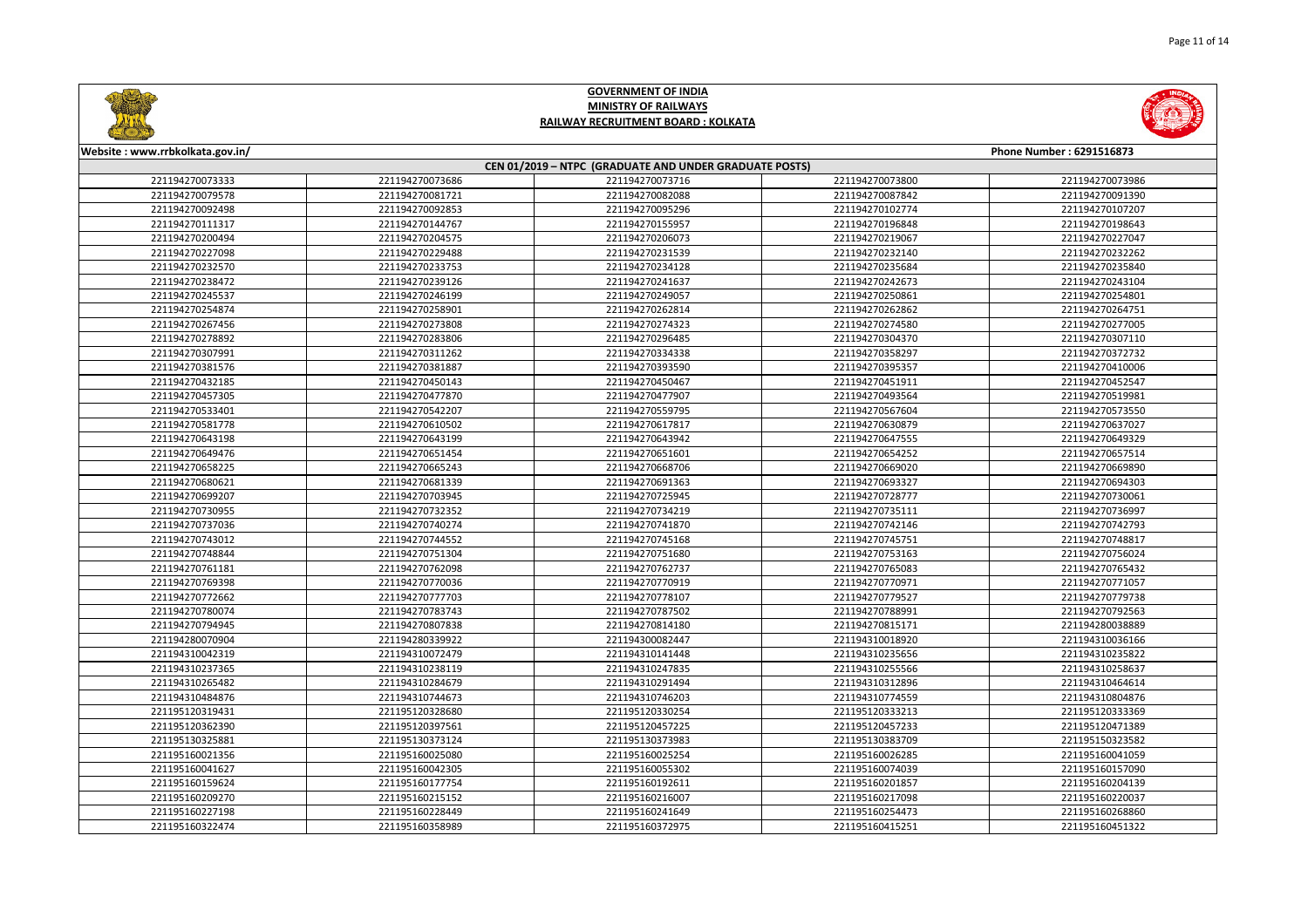

<sup>221195230169527</sup> <sup>221195230177969</sup> <sup>221195230188185</sup> <sup>221195230197936</sup>

<sup>221195230205868</sup> <sup>221195230216709</sup> <sup>221195230220702</sup> <sup>221195230224847</sup>

3 221195230240071 221195230329944 221195230335188 221195230349065

2 221195230382367 221195230391504 221195230397298 221195230461105

9 221195230463788 221195230480576 221195250083283 221195250168757

5 221195250231871 221195250233570 221195250240644 221195250247220

9 221195250252117 221195250258366 221195250261003 221195250294994

6 221195250300836 221195250302233 221195250305205 221195250306354

<sup>221195250308041</sup> <sup>221195250308893</sup> <sup>221195250314849</sup> <sup>221195250317708</sup>

3 221195250326221 221195250339324 221195250347423 221195250352647

0 221195250368160 221195250370253 221195250371159 221195250384437

0 221195250389637 221195250389943 221195250395524 221195250401382



221195230203665

221195230234373

221195230354372

221195230462669

221195250230165

221195250250009

221195250296136

221195250307411

221195250325423

221195250355540

221195250385630

# **GOVERNMENT OF INDIA MINISTRY OF RAILWAYSRAILWAY RECRUITMENT BOARD : KOLKATA**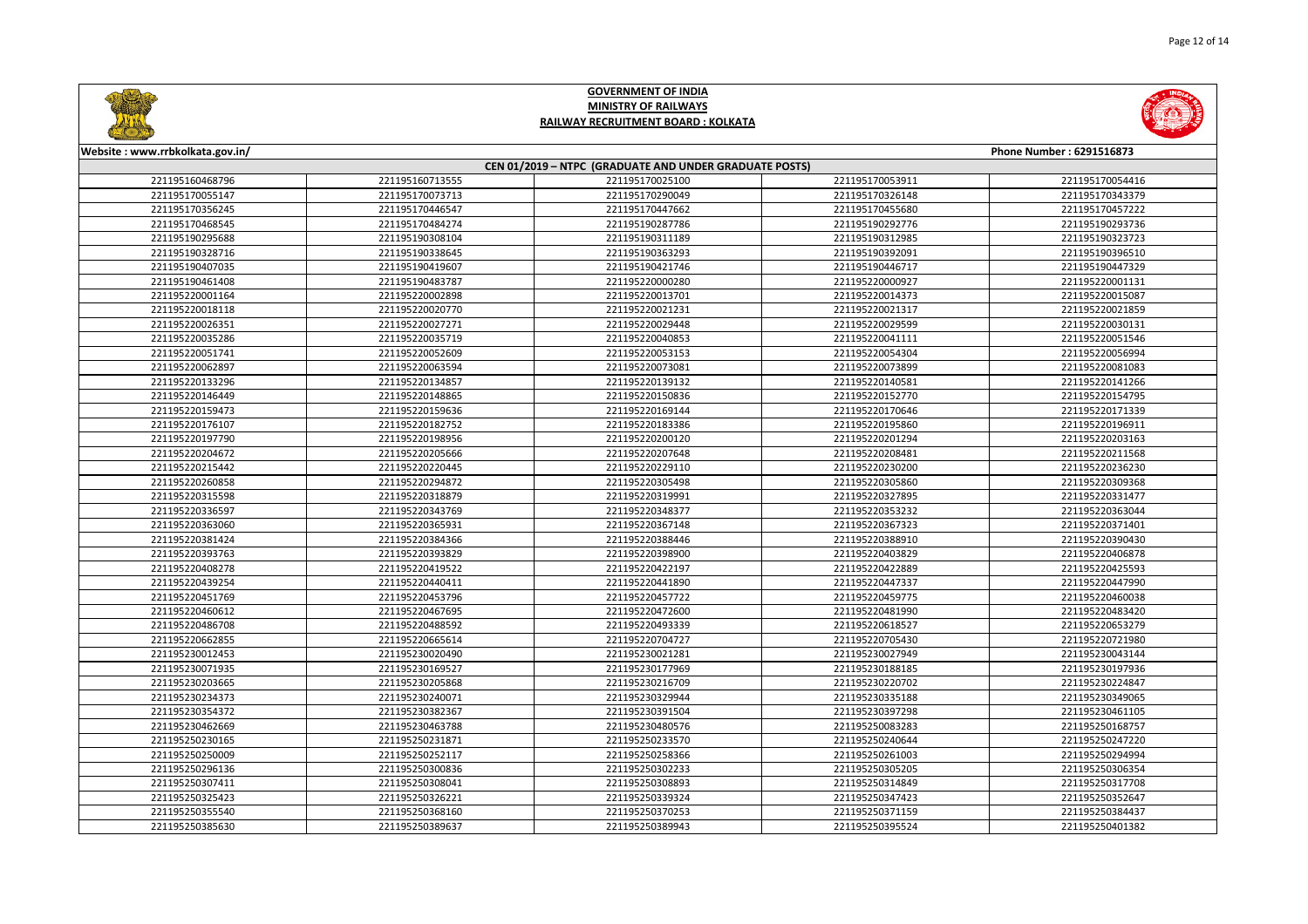

7 221195270021890 221195270053899 221195270060260 221195270060893